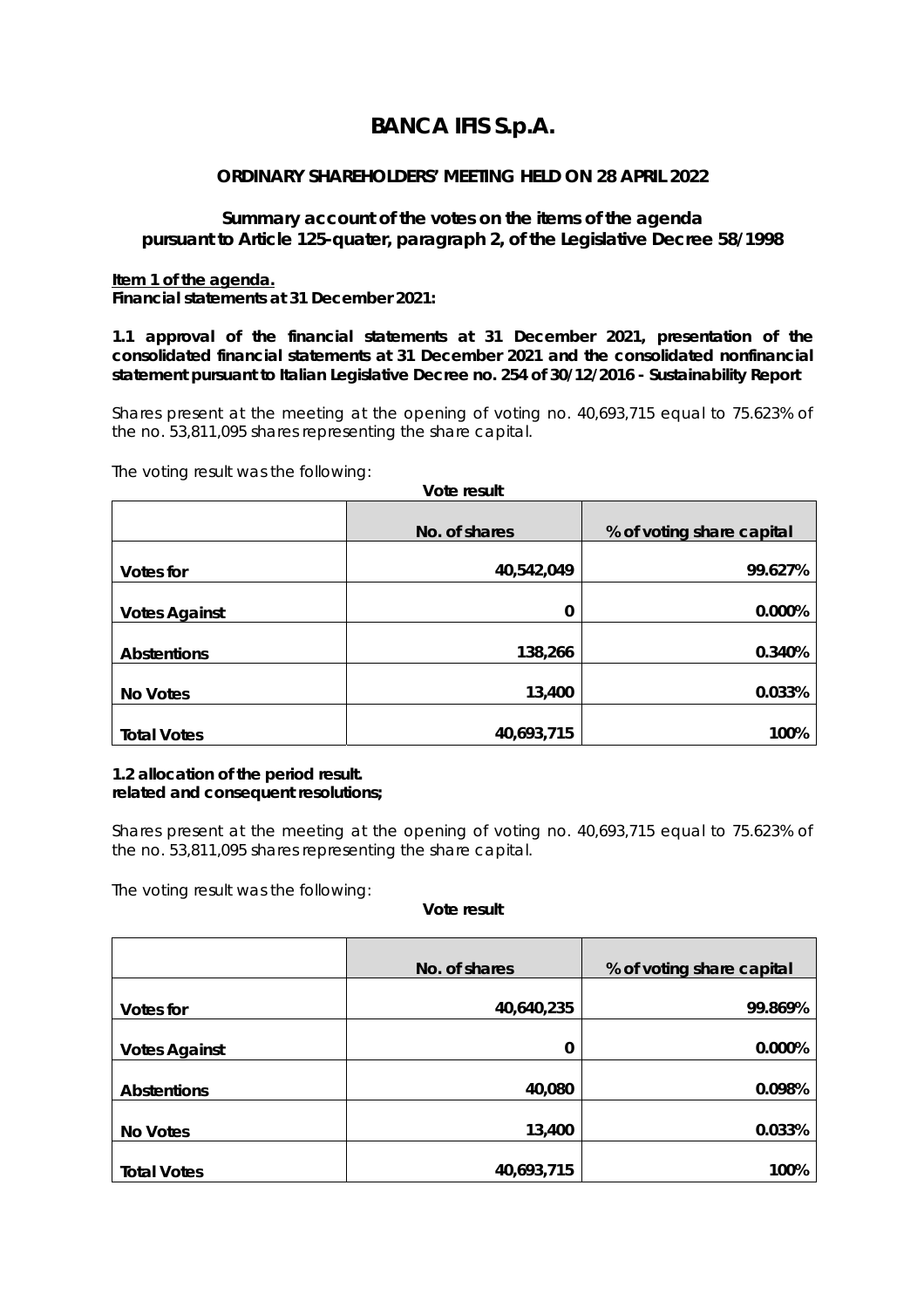#### **Item 2 of the agenda.**  *Remuneration:*

## *2.1 Report on the remuneration policy and fees paid pursuant to Art. 123-ter of Italian Legislative Decree no. 58/1998: approval of Section I - 2022 Ifis Group Remuneration and Incentive Policy*

Shares present at the meeting at the opening of voting no. 40,693,715 equal to 75.623% of the no. 53,811,095 shares representing the share capital.

The voting result was the following:

**Vote result** 

|                      | No. of shares | % of voting share capital |
|----------------------|---------------|---------------------------|
| Votes for            | 39,712,416    | 97.589%                   |
| <b>Votes Against</b> | 495,819       | 1.218%                    |
| <b>Abstentions</b>   | 472,080       | 1.160%                    |
| No Votes             | 13,400        | 0.033%                    |
| <b>Total Votes</b>   | 40,693,715    | 100%                      |

## *2.2 Report on the remuneration policy and fees paid pursuant to Art. 123-ter of Italian Legislative Decree no. 58/1998: non-binding resolution on Section II - Information on fees paid in FY 2021*

Shares present at the meeting at the opening of voting no. 40,693,715 equal to 75.623% of the no. 53,811,095 shares representing the share capital.

The voting result was the following:

|                      | No. of shares | % of voting share capital |
|----------------------|---------------|---------------------------|
| Votes for            | 30,396,501    | 74.696%                   |
|                      |               |                           |
| <b>Votes Against</b> | 10,243,734    | 25.173%                   |
| <b>Abstentions</b>   | 40,080        | 0.098%                    |
| No Votes             | 13,400        | 0.033%                    |
| <b>Total Votes</b>   | 40,693,715    | 100%                      |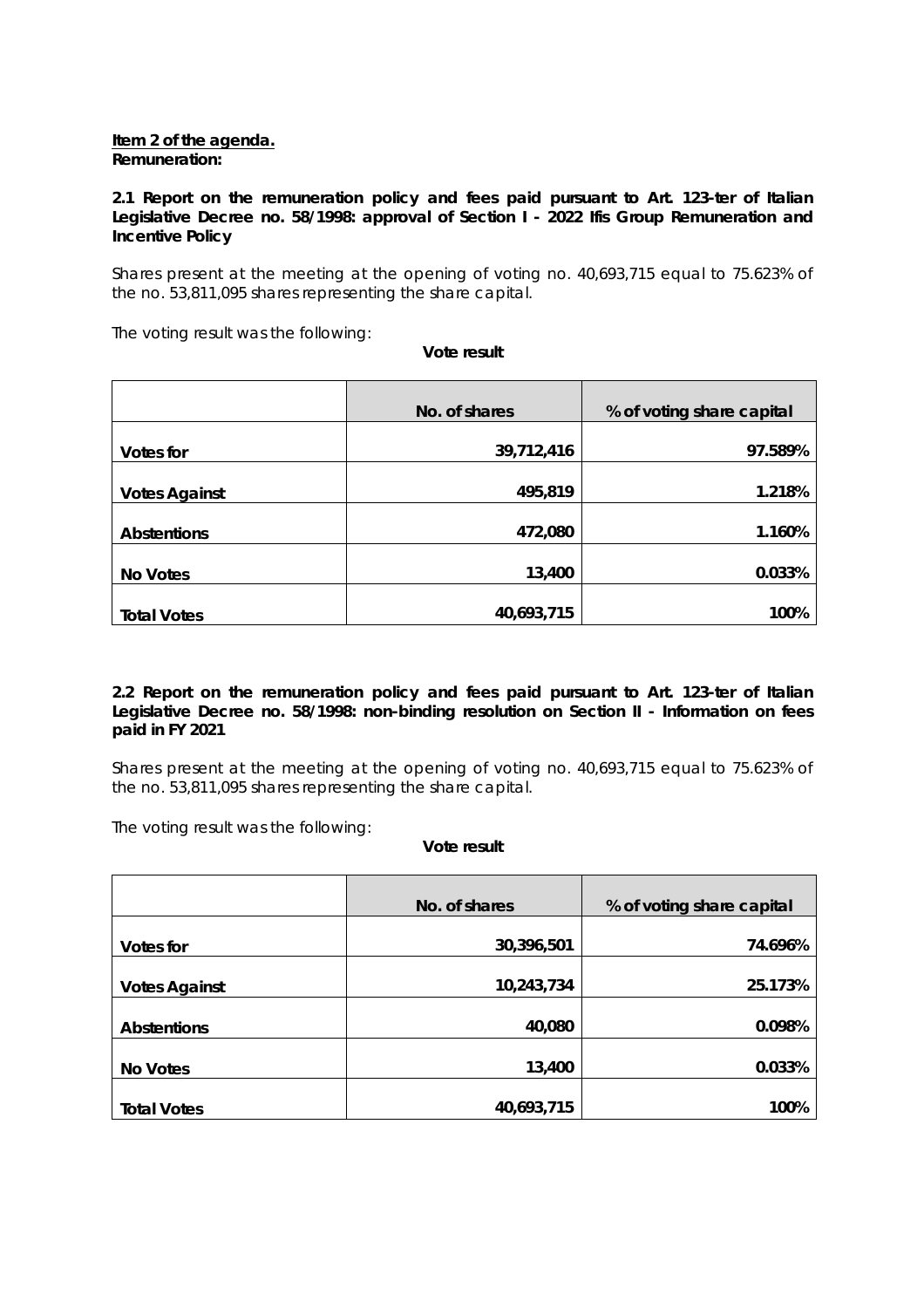#### **2.3** *Remuneration plan based on the assignment of Banca Ifis shares for certain corporate figures described in the information document drawn up pursuant to Art. 114- bis of the Consolidated Law on Finance and related implementing rules; related and consequent resolutions*

Shares present at the meeting at the opening of voting no. 40,693,715 equal to 75.623% of the no. 53,811,095 shares representing the share capital.

The voting result was the following:

**Vote result** 

|                      | No. of shares | % of voting share capital |
|----------------------|---------------|---------------------------|
| <b>Votes for</b>     | 39,221,296    | 96.382%                   |
| <b>Votes Against</b> | 986,939       | 2.425%                    |
| <b>Abstentions</b>   | 472,080       | 1.160%                    |
| No Votes             | 13,400        | 0.033%                    |
| <b>Total Votes</b>   | 40,693,715    | 100%                      |

## **Item 3 of the agenda.**

*Board of Directors:* 

## *3.1 determination of the number of members of the Board of Directors*

Shares present at the meeting at the opening of voting no. 40,693,715 equal to 75.623% of the no. 53,811,095 shares representing the share capital.

The voting result was the following:

|                      | No. of shares | % of voting share capital |
|----------------------|---------------|---------------------------|
| Votes for            | 40,312,724    | 99.064%                   |
| <b>Votes Against</b> | 327,162       | 0.804%                    |
| <b>Abstentions</b>   | 40,429        | 0.099%                    |
| <b>No Votes</b>      | 13,400        | 0.033%                    |
| <b>Total Votes</b>   | 40,693,715    | 100%                      |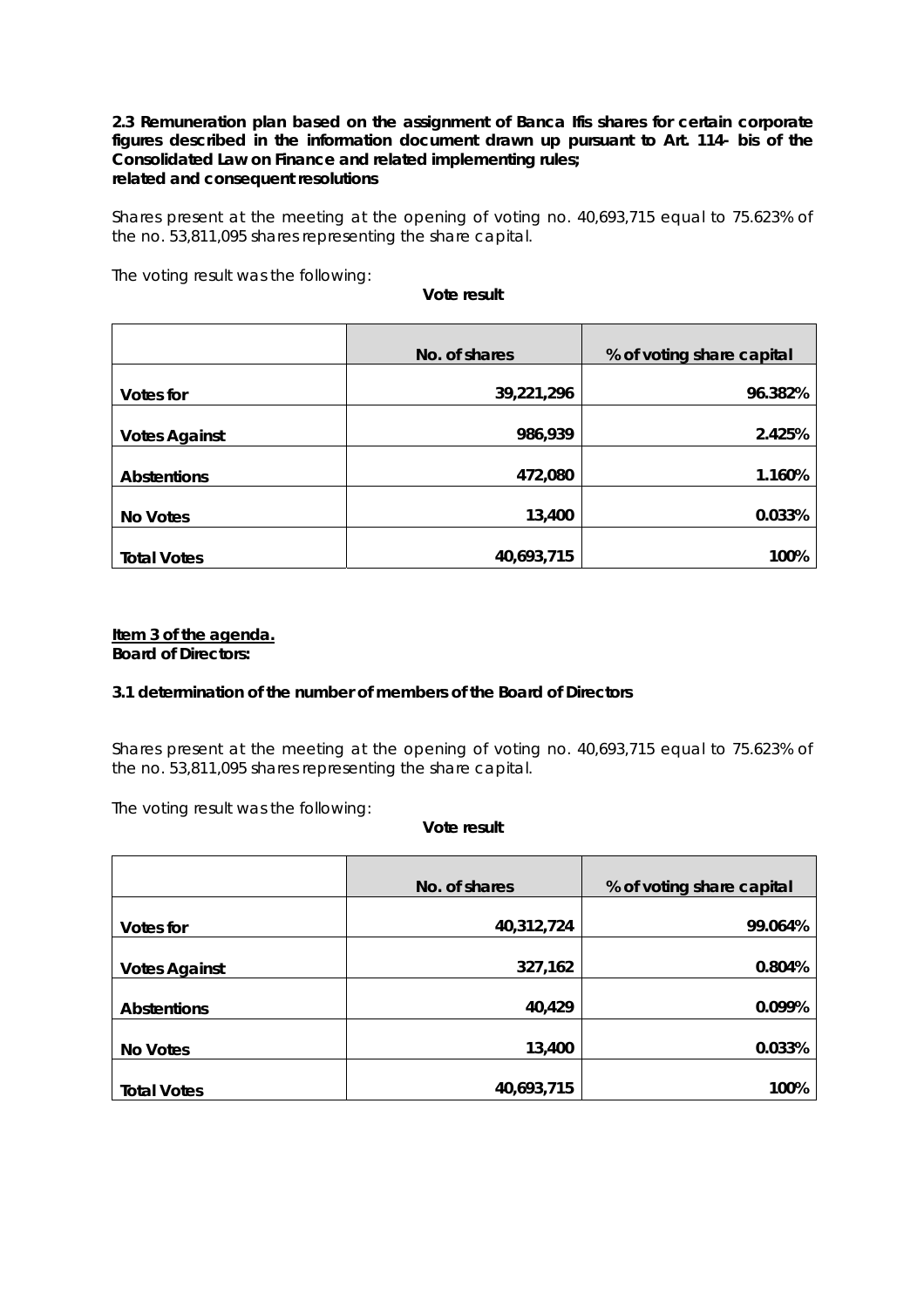## *3.2 appointment of the members of the Board of Directors*

Shares present at the meeting at the opening of voting no. 40,693,715 equal to 75.623% of the no. 53,811,095 shares representing the share capital.

The voting result was the following:

#### **Vote result**

|                      | No. of shares | % of voting share capital |
|----------------------|---------------|---------------------------|
| List no. 1           | 29,186,363    | 71.722%                   |
| List no. 2           | 11,476,887    | 28.203%                   |
| <b>Votes Against</b> | 0             | 0.000%                    |
| <b>Abstentions</b>   | 26,276        | 0.065%                    |
| <b>No Votes</b>      | 4,189         | 0.010%                    |
| <b>Total Votes</b>   | 40,693,715    | 100%                      |

#### *3.3 determination of term of office*

Shares present at the meeting at the opening of voting no. 40,693,715 equal to 75.623% of the no. 53,811,095 shares representing the share capital.

The voting result was the following:

|                      | No. of shares | % of voting share capital |
|----------------------|---------------|---------------------------|
| Votes for            | 40,579,477    | 99.720%                   |
| <b>Votes Against</b> | 60,409        | 0.148%                    |
| <b>Abstentions</b>   | 40,429        | 0.099%                    |
| No Votes             | 13,400        | 0.033%                    |
| <b>Total Votes</b>   | 40,693,715    | 100%                      |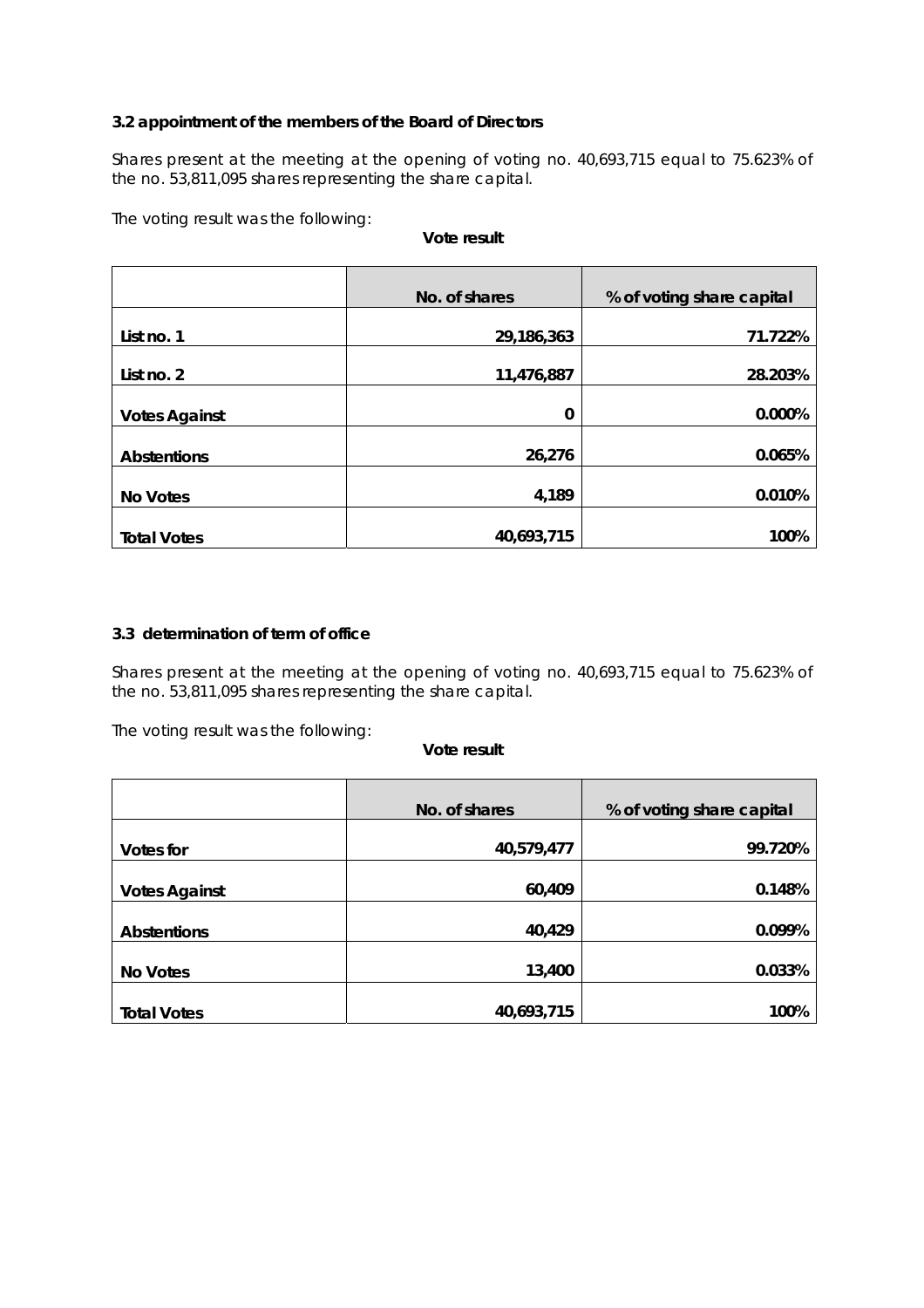## *3.4 determination of the remuneration of the members of the Board of Directors; related and consequent resolutions*

Shares present at the meeting at the opening of voting no. 40,693,715 equal to 75.623% of the no. 53,811,095 shares representing the share capital.

The voting result was the following:

**Vote result** 

|                      | No. of shares | % of voting share capital |
|----------------------|---------------|---------------------------|
| <b>Votes for</b>     | 37,084,034    | 91.129%                   |
| <b>Votes Against</b> | 2,294,992     | 5.640%                    |
| <b>Abstentions</b>   | 1,301,289     | 3.198%                    |
| <b>No Votes</b>      | 13,400        | 0.033%                    |
| <b>Total Votes</b>   | 40,693,715    | 100%                      |

## **Item 4 of the agenda.**

*Board of Statutory Auditors:* 

## *4.1 appointment of the members of the Board of Statutory Auditors for the three-year period 2022-2024;*

Shares present at the meeting at the opening of voting no. 40,693,715 equal to 75.623% of the no. 53,811,095 shares representing the share capital.

The voting result was the following:

|                      | No. of shares | % of voting share capital |
|----------------------|---------------|---------------------------|
| List no. 1           | 29,186,363    | 71.722%                   |
|                      |               |                           |
| List no. 2           | 11,452,566    | 28.143%                   |
| <b>Votes Against</b> | 26,273        | 0.065%                    |
| <b>Abstentions</b>   | 24,324        | 0.060%                    |
| <b>No Votes</b>      | 4,189         | 0.010%                    |
| <b>Total Votes</b>   | 40,693,715    | 100%                      |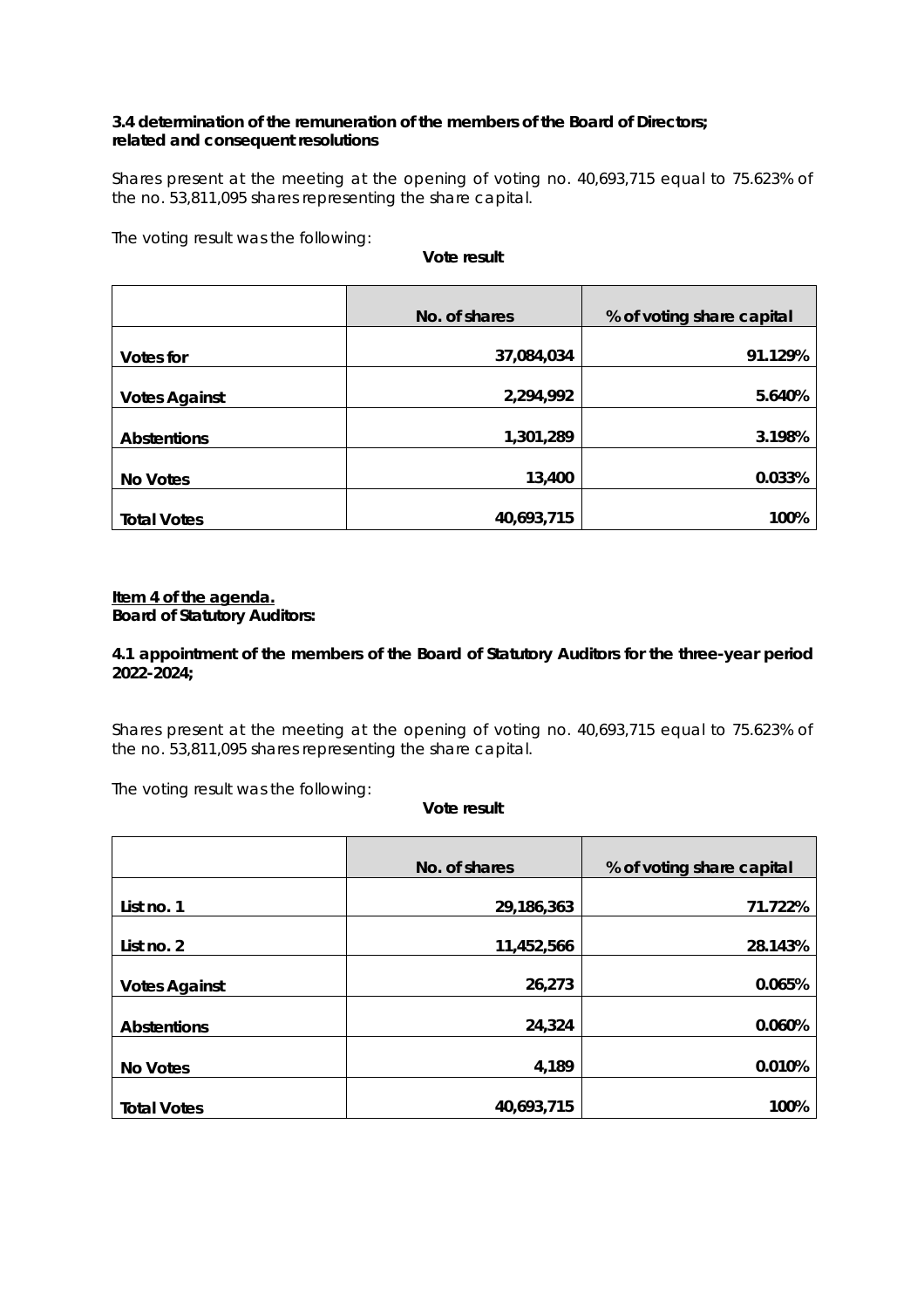## **4.2 determination of the remuneration of the members of the Board of Statutory Auditors;**  *related and consequent resolutions*

Shares present at the meeting at the opening of voting no. 40,693,715 equal to 75.623% of the no. 53,811,095 shares representing the share capital.

The voting result was the following:

**Vote result** 

|                      | No. of shares | % of voting share capital |
|----------------------|---------------|---------------------------|
| <b>Votes for</b>     | 37,084,034    | 91.130%                   |
| <b>Votes Against</b> | 2,254,118     | 5.539%                    |
| <b>Abstentions</b>   | 1,342,163     | 3.298%                    |
| <b>No Votes</b>      | 13,400        | 0.033%                    |
| <b>Total Votes</b>   | 40,693,715    | 100%                      |

#### **Item 5 of the agenda.**

## *Directors and Officers (D&O) third party liability insurance policy; related and consequent resolutions*

Shares present at the meeting at the opening of voting no. 40,693,715 equal to 75.623% of the no. 53,811,095 shares representing the share capital.

The voting result was the following:

|                      | No. of shares | % of voting share capital |
|----------------------|---------------|---------------------------|
| <b>Votes for</b>     | 40,542,049    | 99.627%                   |
| <b>Votes Against</b> | 0             | 0.000%                    |
| <b>Abstentions</b>   | 138,266       | 0.340%                    |
| <b>No Votes</b>      | 13,400        | 0.033%                    |
| <b>Total Votes</b>   | 40,693,715    | 100%                      |